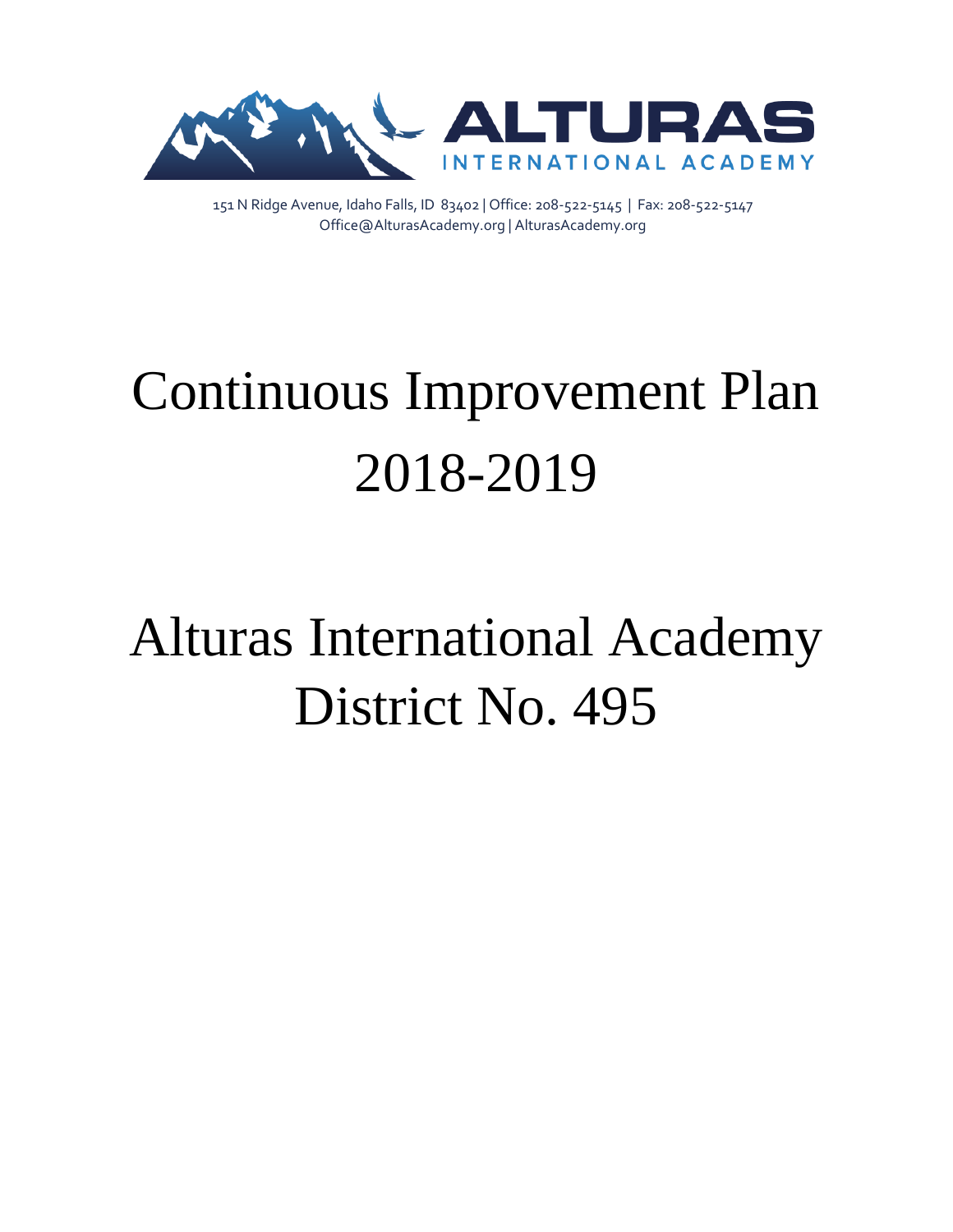**Goal 1**: The Academy will become a fully accredited IB School within the first three years of operation. During the first year, the Academy began the candidacy phase in the IB Organization for full accreditation as a Primary Year Programme (PYP). During the second year of operation, the Academy began the candidacy phase in the IB Middle Years Programme (MYP). As part of the accreditation process, all educators will participate in IB training provided by certified trainers. Teachers will be evaluated formally and informally on their knowledge and abilities to implement the IB curriculum. The PYP and MYP programmes being a transdisciplinary approach to teaching and learning will demand the best from both students and teachers. Alturas International Academy will aim to produce a common curriculum that will suit all learning communities.

| $\alpha$ and $\alpha$ and $\alpha$ and $\alpha$ and $\alpha$ and $\alpha$<br><b>Action Steps/timeline</b>                                                                                                                                                                                                                                                                                                                                                                                                                                                                                                                                                                                                                                                                                                                                                                                                                                                                                                                                                                                                                                                                                                                                                                                                        | <b>Measures of</b>                                                                                                                                                                                                                                                                                                                                                                                                                                                                                                                                                                                            | <b>Accountability</b>                                                                       |
|------------------------------------------------------------------------------------------------------------------------------------------------------------------------------------------------------------------------------------------------------------------------------------------------------------------------------------------------------------------------------------------------------------------------------------------------------------------------------------------------------------------------------------------------------------------------------------------------------------------------------------------------------------------------------------------------------------------------------------------------------------------------------------------------------------------------------------------------------------------------------------------------------------------------------------------------------------------------------------------------------------------------------------------------------------------------------------------------------------------------------------------------------------------------------------------------------------------------------------------------------------------------------------------------------------------|---------------------------------------------------------------------------------------------------------------------------------------------------------------------------------------------------------------------------------------------------------------------------------------------------------------------------------------------------------------------------------------------------------------------------------------------------------------------------------------------------------------------------------------------------------------------------------------------------------------|---------------------------------------------------------------------------------------------|
|                                                                                                                                                                                                                                                                                                                                                                                                                                                                                                                                                                                                                                                                                                                                                                                                                                                                                                                                                                                                                                                                                                                                                                                                                                                                                                                  | <b>Progress/Evidence</b>                                                                                                                                                                                                                                                                                                                                                                                                                                                                                                                                                                                      |                                                                                             |
| 1. Enroll teachers in an Online IB<br>Training for the month of October (July<br>18)<br>2. Leadership team attends Curriculum<br>and Exhibition training for the<br><b>International Baccalaureate (September</b><br>2018)<br>3. All teachers new to Alturas will<br>participate in an Online Training for<br>their curriculum. (October 2018)<br>4. Create IB teacher professional<br>development (PD) calendar for 2018-19<br>school year and ongoing leadership<br>team training / October 2018<br>5. Begin PD process August 2018 -<br>June 2019<br><b>6.</b> Reflect and review and if necessary<br>revise training efforts quarterly with<br>leadership team / 2018-19 school year<br>and every subsequent year<br>7. Report progress to Board of Directors<br>monthly $-2018-19$ school year and<br>every subsequent year<br>8. Create IB teacher PD calendar for<br>2019-20 school year/ May 2019<br>9. Continue PD process June 2018-June<br>2019<br>10. The Leadership team will be<br>involved daily in the instruction of these<br>small groups to provide mentoring and<br>support to the classroom structure in<br>academic learning.<br>11. The IB programme is built on the<br>foundation that everyone is involved in<br>the school and it is a community of<br>learners and leaders. It is the | • Professional development<br>calendar for each school year<br>$(2016 - 2020)$<br>• Monthly Board of Directors<br>report<br>• Quarterly leadership agenda<br>and minutes<br>• Periodic reports of progress<br>from the International<br><b>Baccalaureate Organization</b><br>• Records of teacher training/<br>spreadsheet detailing training<br>levels, dates etc. for each<br>teacher<br>• Evaluations of teachers' IB<br>knowledge. skills and<br>implementation of the IB<br>curriculum and methods<br>• Walk through observation<br>data<br>Receive accreditation in<br>$\bullet$<br>the PYP/ April 2018 | • Report monthly<br>progress to Board<br>of Directors<br>• Report annually<br>to authorizer |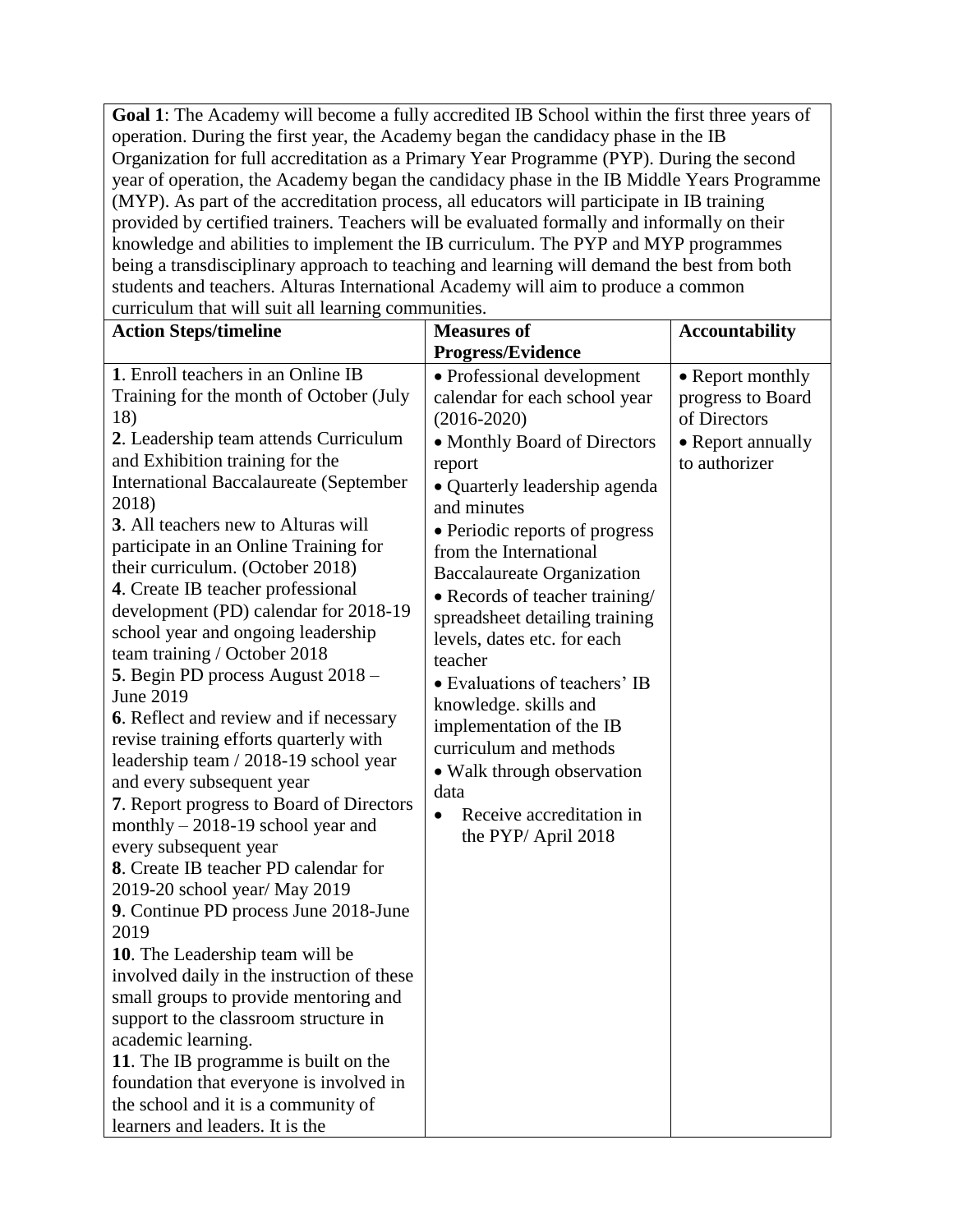| responsibility of each individual at The   |  |
|--------------------------------------------|--|
| Academy to empower one other to think      |  |
| critically, self-reflect, and continuously |  |
| improve. Throughout the accreditation      |  |
| process this will be an essential tool to  |  |
| ensure continual success in these goals.   |  |

**Goal 2**: The Academy will instruct students in a multi-age, student-centered classroom that uses flexible grouping and differentiated instruction according to each student's needs without distinguishing students by grade level. As a result, all Academy teachers will be trained in researched-based teaching methods that utilize flexible grouping and small group instruction. The teachers and leadership team will collaborate and write curriculum to ensure optimum growth at instructional levels.

| <b>Action Steps/timeline</b><br><b>Measures of Progress/Evidence</b> |                                  | <b>Accountability</b> |
|----------------------------------------------------------------------|----------------------------------|-----------------------|
| 1. Create professional development                                   | • Professional development       | $\bullet$ Report      |
| calendar for the first week of school for                            | calendar 2018-19                 | monthly               |
| teachers for the 2018-19 school year.                                | • Informal observation data      | progress to           |
| (July 2018)                                                          | • Star Reading and Math          | Board of              |
| 2. Provide induction training for all staff                          | benchmark data (ensuring         | <b>Directors</b>      |
| regarding the Academy's Charter as                                   | students are making adequate     | $\bullet$ Report      |
| well as International Baccalaureate                                  | $growth - see assessment plan)$  | annually to           |
| Curriculum                                                           | • Student assessment data -      | authorizer            |
| 3. Purchase books and other resources                                | formative common assessments     |                       |
| necessary for professional development                               | (ensuring students are placed in |                       |
| (October 2018)                                                       | correct instructional groups and |                       |
| 4. Continue with professional                                        | that they are making adequate    |                       |
| development every Friday as per                                      | growth)                          |                       |
| calendar/ September 2018 - June 2019                                 | ·NWEA Map Growth                 |                       |
| 5. Meet with teachers on a monthly                                   | assessments                      |                       |
| basis to review progress made towards                                | • Professional development       |                       |
| their IPLP and student achievement                                   | calendar 2019-2020               |                       |
| <b>6.</b> Review and reflect on professional                         |                                  |                       |
| development monthly. Teachers will be                                |                                  |                       |
| the facilitator of learning. The staff will                          |                                  |                       |
| develop curriculum that supports                                     |                                  |                       |
| student-driven learning. The leadership                              |                                  |                       |
| team will support this instruction by                                |                                  |                       |
| creating collaborative groups to write                               |                                  |                       |
| instruction. The leadership team will be                             |                                  |                       |
| in the classroom on a regular basis                                  |                                  |                       |
| working with students and supporting                                 |                                  |                       |
| and encouraging teachers. (2018-19)                                  |                                  |                       |
| school year)                                                         |                                  |                       |
| 7. The teachers and leadership will                                  |                                  |                       |
| reflect continuously on student                                      |                                  |                       |
| achievement through small group                                      |                                  |                       |
| instruction and analyze data to ensure                               |                                  |                       |
| academic growth. (2018-19 school year)                               |                                  |                       |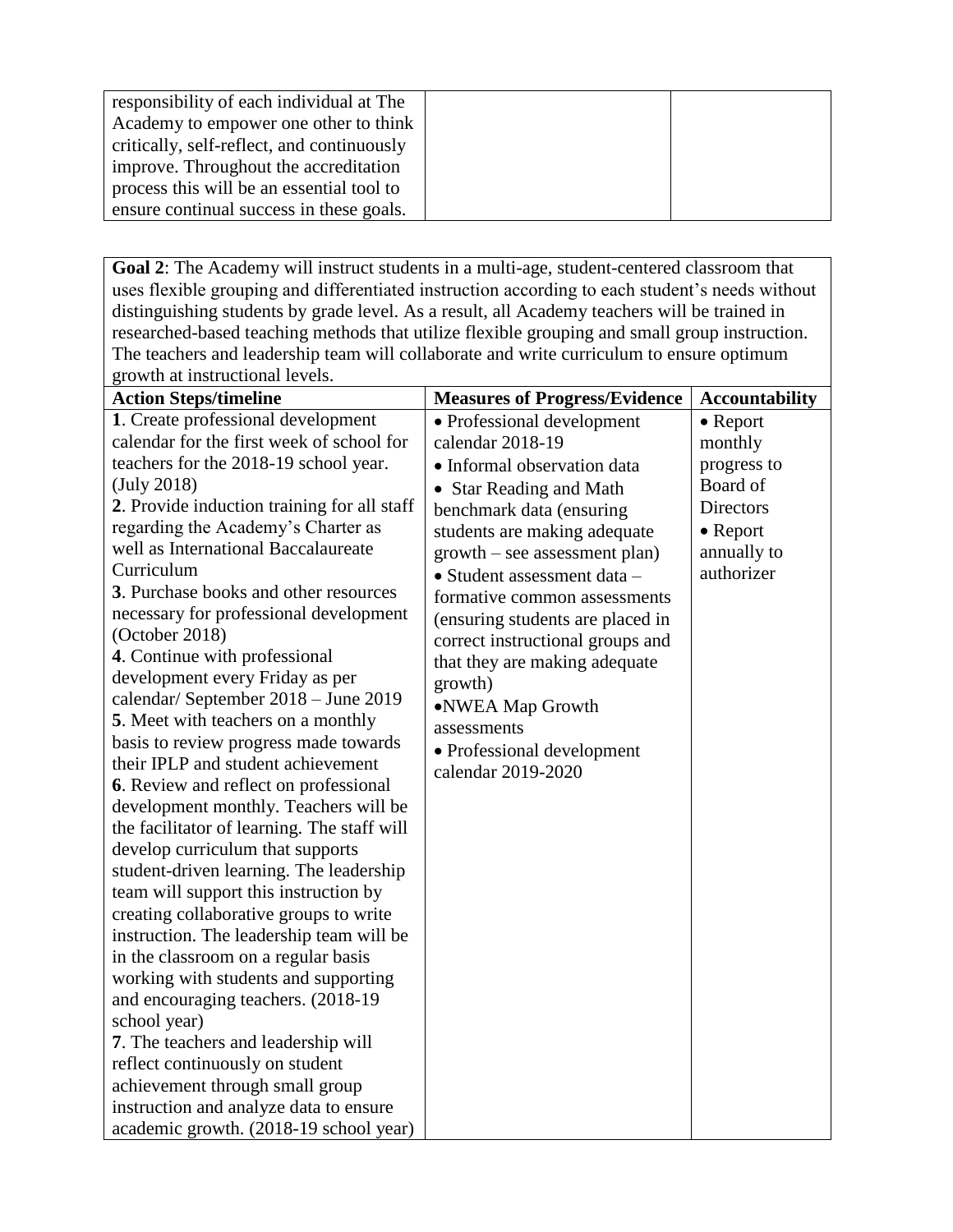**Goal 3:** Working as collaborative teaching teams is essential to the structure of the Academy. Collaborative teams must know and understand achievement levels of students in order to form appropriate instructional groups within their classes. As a result, the Academy will implement the Professional Learning Community (PLC) process with all instructional staff members beginning the first year of operation and continuing every year thereafter. Instructional staff will meet at least one day a week to collaborate about student learning. The analysis of Star Math, Star Reading and NWEA Map Growth data along with formative and summative assessments will be the foundation of organizing and changing instructional levels and groups as the year progresses. This will be necessary so that each student can continually work to reach their academic growth potential.

| <b>Action Steps/timeline</b>                                                                                                                                                                                                                                                                                                                                                                                                                                                                                                                                                                                | <b>Measures of</b>                                                                                                                                         | <b>Accountability</b>                                                                                                |
|-------------------------------------------------------------------------------------------------------------------------------------------------------------------------------------------------------------------------------------------------------------------------------------------------------------------------------------------------------------------------------------------------------------------------------------------------------------------------------------------------------------------------------------------------------------------------------------------------------------|------------------------------------------------------------------------------------------------------------------------------------------------------------|----------------------------------------------------------------------------------------------------------------------|
|                                                                                                                                                                                                                                                                                                                                                                                                                                                                                                                                                                                                             | <b>Progress/Evidence</b>                                                                                                                                   |                                                                                                                      |
| 1. Provide initial professional<br>development and guidelines for working<br>within a PLC (August 2018)<br>2. PLC meetings (Weekly throughout the<br>$2018-19$ school year)<br>3. Develop team growth and proficiency<br>goals related to student achievement in<br>reading, writing, and mathematics<br>4. Create units of instruction including<br>common formative and summative<br>assessments and differentiated lesson<br>plans (2018-19)<br>5. Review assessment data (2018-19)<br>6. Reflect on PLC practice and provide<br>ongoing professional development and<br>guidance as necessary (2018-19) | • PLC meeting notes<br>• PLC implementation self-<br>assessment and reflection data<br>• Unit plans<br>• Common formative and<br>summative assessment data | $\bullet$ Report<br>monthly<br>progress to<br>Board of<br>Directors<br>$\bullet$ Report<br>annually to<br>authorizer |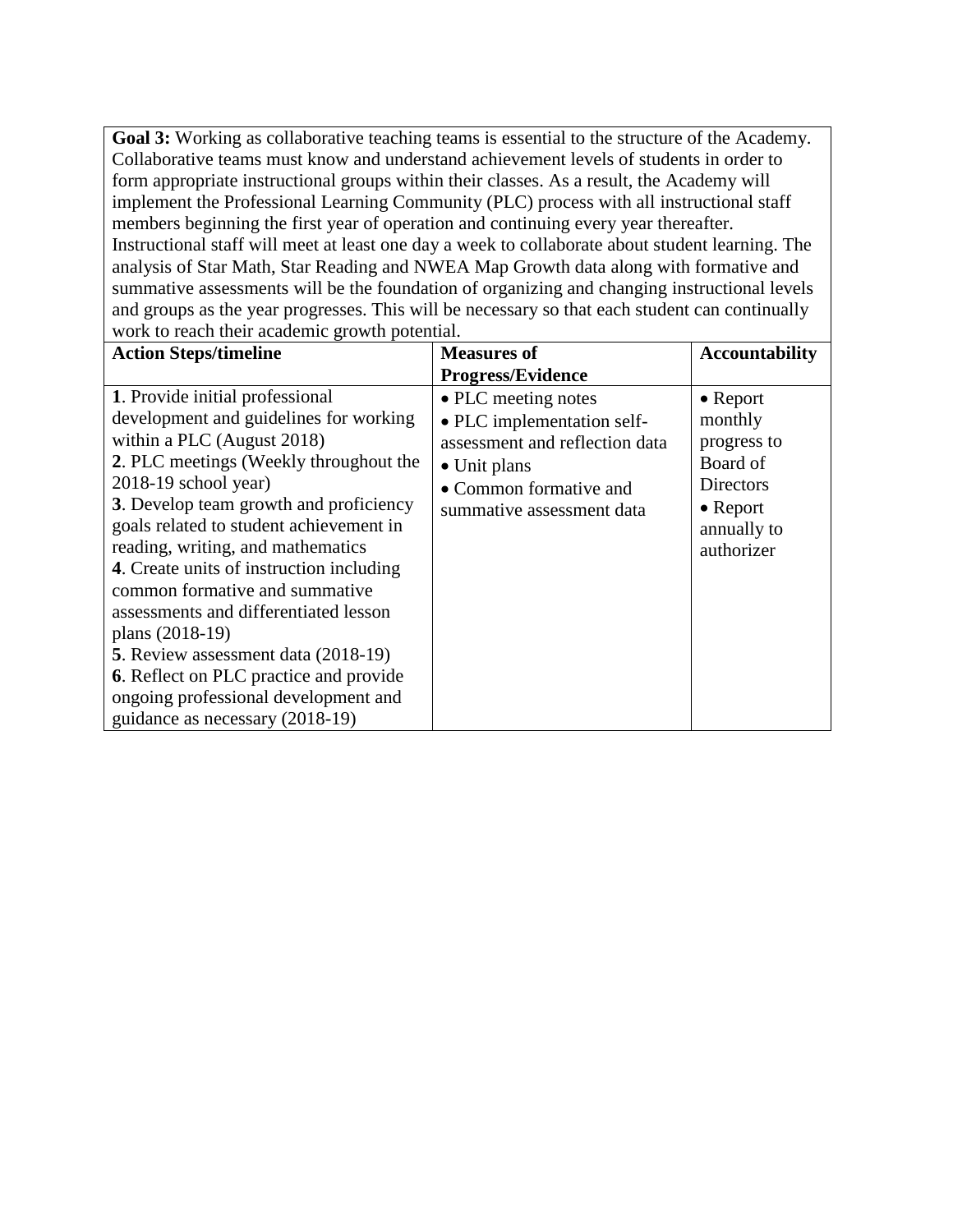# **Education Thoroughness Standards**

# **1. A safe environment conducive to learning is provided.**

**Goal**: Maintain a safe teaching, working and learning environment that promotes positive and productive learning. Students will be respectful of themselves and others.

# **To achieve this goal, the Academy will:**

 Develop guidelines for physical safety. These guidelines will include, but are not limited to, the procedures for fire and evacuation drills, reporting unsafe equipment, methods for checking students in and out of school, notification of school closures and emergency information and staff monitoring and supervision of student activity during the school day.

 Provide a facility and adopt policies that meet all required city, state, and federal health, accessibility, safety, fire and building codes for public schools.

 Establish, publish, and enforce policies that define acceptable and unacceptable behavior for students and staff, including zero tolerance for weapons, violence, harassment, bullying, gangs, use or sale of alcohol and drugs or any illegal activities.

 Establish a school-wide Positive Behavior Interventions and Support (PBIS) system that is comprised of behavioral intervention practices and organizational systems for establishing the social culture, learning, and teaching environment and individual behavior supports needed to achieve academic and social success for all students.

# **2. Educators are empowered to maintain classroom discipline.**

**Goal:** Create a positive teaching and learning environment where students are responsible, respectful, and highly engaged in learning.

# **To achieve this goal, the Academy will:**

 Structure the classroom for success, including the physical setting, schedule, routines and procedures.

 Teach behavioral expectations to students; direct instruction on how to behave responsibly and respectfully in all classroom situations.

 Observe and supervise; monitor student behavior by physically circulating and visually scanning all parts of the classroom.

• Interact positively with students; when students are behaving responsibly and respectfully, they receive attention and feedback on their behavior, giving the students a high ratio of positive to negative interactions.

 Correct fluently; teachers pre-plan their responses to misbehavior to ensure they respond in a brief, calm and consistent manner.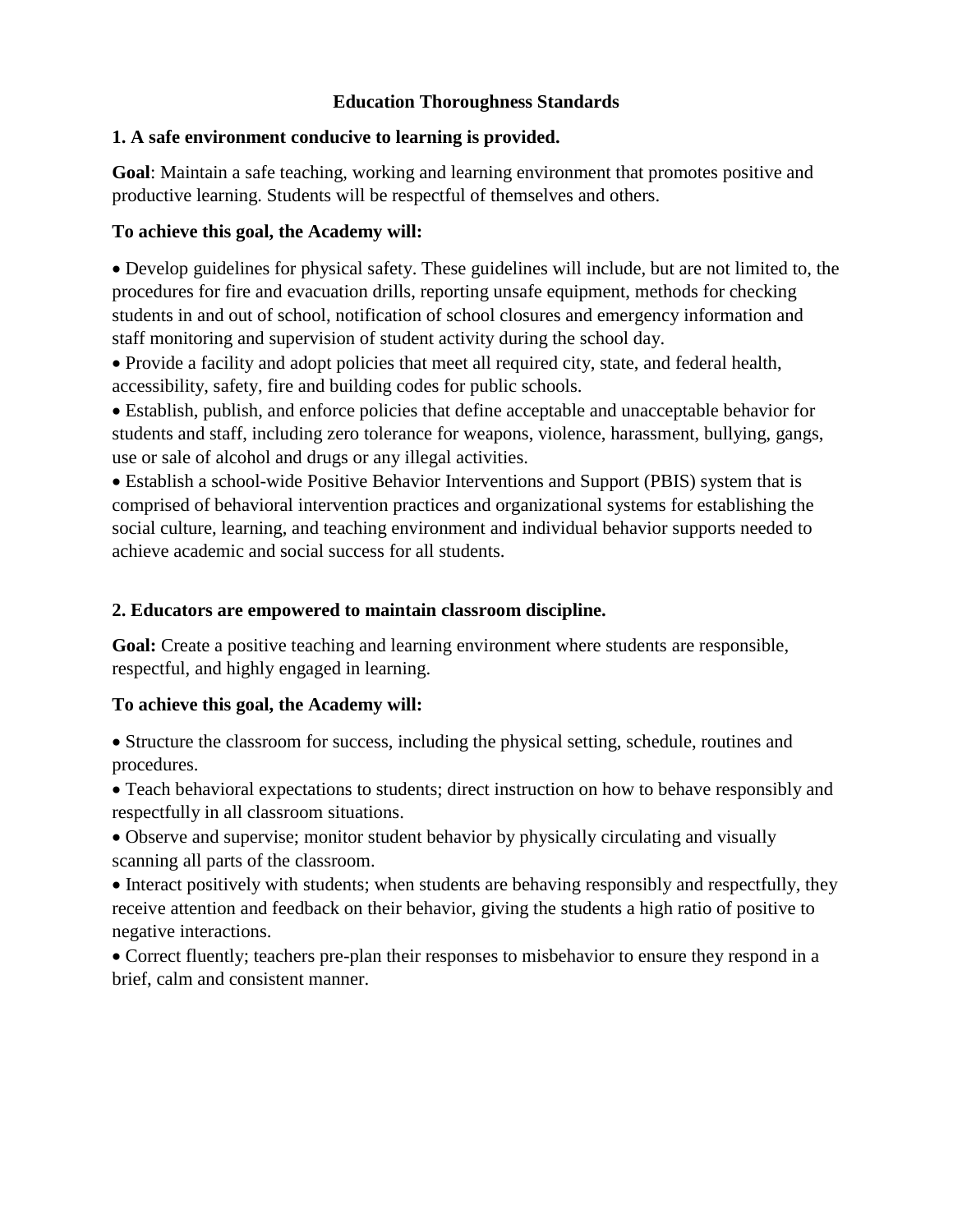# **3. The basic values of honesty, self-discipline, unselfishness, respect for authority, and the central importance of work are emphasized.**

**Goal**: Offer opportunities for students to develop and express exemplary character traits in correlation with the overall educational program.

# **To achieve this goal, the Academy will**:

- Utilize the general philosophy of the IB Programme to instill basic values.
- Emphasize the importance of adults and older students modeling important values at school.

 Support students in their efforts to build personal bonds and carry out responsibilities within the learning community.

 Develop a sense of community and service within the school and between the school and larger community.

 Instill a sense of individual, social, and civic responsibility that enables students to use newly found knowledge to solve community problems.

# **4. The skills necessary to communicate effectively are taught**.

**Goal**: Teach students a range of effective communication skills appropriate for the 21st Century using the IB Programme and Idaho Core Standards.

# **To achieve this goal, the Academy will**:

 Emphasize meaningful language experiences in English Language Arts instruction through reading, writing, speaking, and listening, which is enhanced by dramatization and memorization.

 Provide access to computers and other technology. Teach technology skills and appropriate communication through technology.

• Provide instruction in a foreign language. Next to English, Spanish is the second most spoken language in the United States. There are approximately 52 million people who speak Spanish as a first or second language in the United States. Some projections indicate that the United States could even surpass Mexico by 2050 and become the world's largest Spanish-speaking country. Learning Spanish will enable students to live more effectively in a global community and is essential in many occupations. In addition, knowledge of a second language will boost English proficiency, improve memory and self-discipline, and enhance verbal and problem-solving skills.

# **5. A basic curriculum necessary to enable students to enter academic or professional technical postsecondary educational programs is provided.**

**Goal**: Develop international citizens equipped with a solid foundation in reading, writing, mathematics, science, technology, language, and social studies that will enhance their ability to positively contribute to a global society in the 21st Century.

# **To achieve this goal, the Academy will**:

 Provide a challenging academic program utilizing the Idaho Core Standards combined with the IB framework for curriculum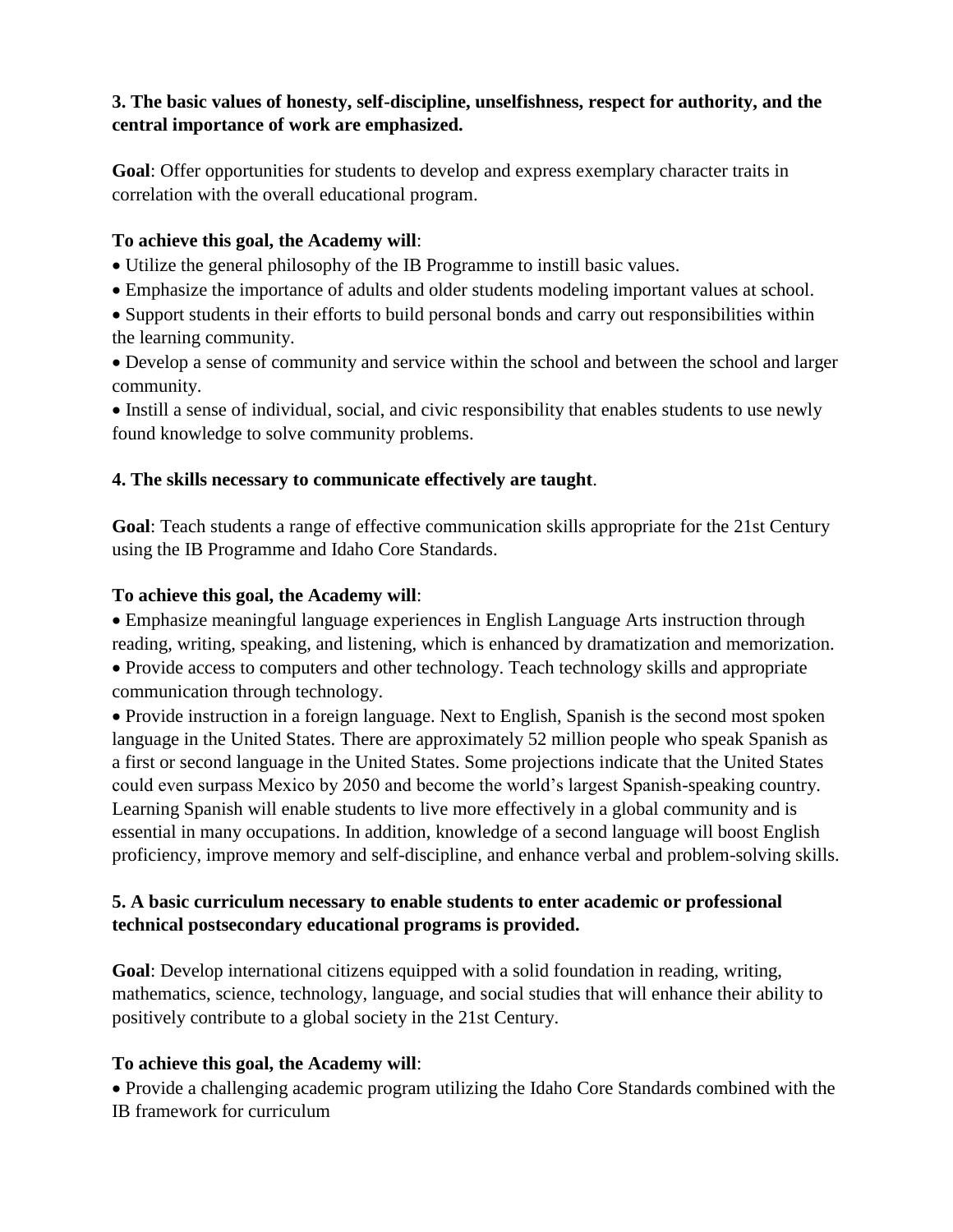Develop and implement a complete Response to Intervention (RTI) system consisting of three tiers of instructional processes that include regular universal benchmark screening of basic language arts and mathematics skills (three times a year), increasing levels of instructional support and intervention, and careful monitoring of progress for students identified for additional support.

 Tier 1: All students receive instruction within an evidence-based, scientifically researched core program aligned with the Idaho Core Standards and the IB framework with the intent to deliver high-quality instruction in language arts and mathematics.

 Tier 2: Students who fall below the expected levels of accomplishment (10th–24th percentile), according to the school-wide benchmark screenings, receive interventions and instructional programs focused on their specific needs.

 Tier 3: Students who fall well-below the 10th percentile on the benchmark universal screeners are at high risk for academic failure and will receive intensive interventions and instruction to meet their individual needs.

• Provide foreign language instruction.

 Physical fitness instruction will focus on basic health, fitness (flexibility, strength, and endurance) and lifetime sports.

• Music, PE, and art will taught by full-time teachers.

 Delineate a set of expected best teaching practices, methods, and materials that teachers will employ within their classrooms.

 Provide ongoing professional development in best teaching practices, methods, and materials that are expected to be used within the classroom.

 Monitor teacher performance and implementation of curriculum and best practices through frequent classroom walkthroughs by teaching peers and administration and through the implementation of a research-based evaluation system, Charlotte Danielson's "Framework for Teaching." "Framework for Teaching" is a research-based set of components of instruction, aligned to the Interstate New Teacher Assessment and Support Consortium (INTASC) standards, and grounded in a constructivist view of learning and teaching. The complex activity of teaching is divided into 22 components (and 76 smaller elements) clustered into four domains of teaching responsibility: 1. Planning and preparation 2. Classroom environment 3. Instruction 4. Professional responsibilities

# **6. The skills necessary for students to enter the workforce are taught.**

**Goal**: Provide students with academic and social skills that prepare them for future employment in the 21st Century. Students will not only possess solid academic skills in reading, writing, and mathematics, but they will be able to work cooperatively and collaboratively. They will be able to think critically and problem-solve.

# **To achieve this goal, the Academy will**:

 Provide a strong foundation in reading, writing, problem-solving, math concepts, science, technology, and social studies.

 Provide a technology-rich environment, encouraging the effective use of technology as a tool in the workplace of the 21st Century.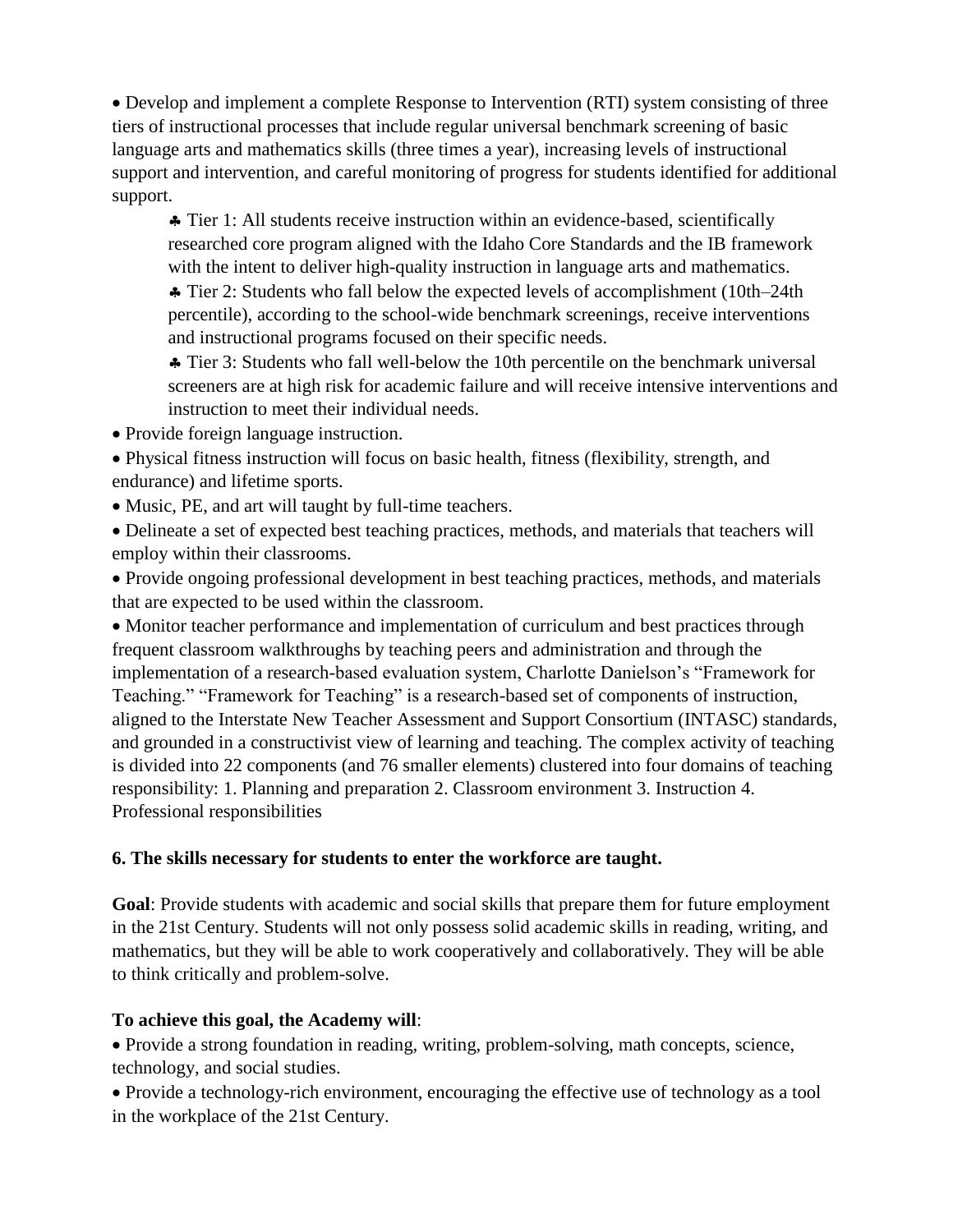Enable students to develop the following intellectual habits important in the workplace: Adapting to new situations and responding effectively to new information; solving problems; locating and evaluating information from a variety of sources; making flexible connections among various disciplines of thought; thinking logically; and making informed judgments. Enable students to develop the following personal habits important in the workplace: Accepting responsibility for personal decisions and actions; acting with honesty, courage, and integrity; maintaining a healthy lifestyle; showing empathy, courtesy, and respect for differences among people and ideas; displaying self-confidence; practicing concentration and perseverance; implementing effective time management; and working cooperatively with others to reach group consensus or to complete a task.

# **7. The students are introduced to current technology**.

**Goal**: Provide students with a technology-rich environment using tools such as computers, personal electronic devices, scientific equipment, and networks linked to local and nationwide resources.

# **To achieve this goal, the Academy will**:

 Provide technology to facilitate and enhance learning. Students will be able to access technology to communicate, research information, complete assignments, compute, keep records, analyze and store data, and for assessment purposes.

 Use interactive technology as a tool in an integrated educational program rather than as a primary instructional delivery system.

• Students will be taught and expected to proficiently keyboard and use word processing, spreadsheet, and presentation software.

# **8. The importance of students acquiring the skills to enable them to be responsible citizens of their homes, schools, and communities is emphasized.**

**Goal**: Provide students with the skills, attributes and attitudes necessary to become global citizens in their chosen careers or fields of work and communities in the 21st Century.

# **To achieve this goal, the Academy will**:

 Provide service-learning experiences that reflect responsible citizenship in a democratic society and an interdependent world.

 Enable students to understand and apply concepts and principles embedded in each of the social studies: history, geography, political science, and economics.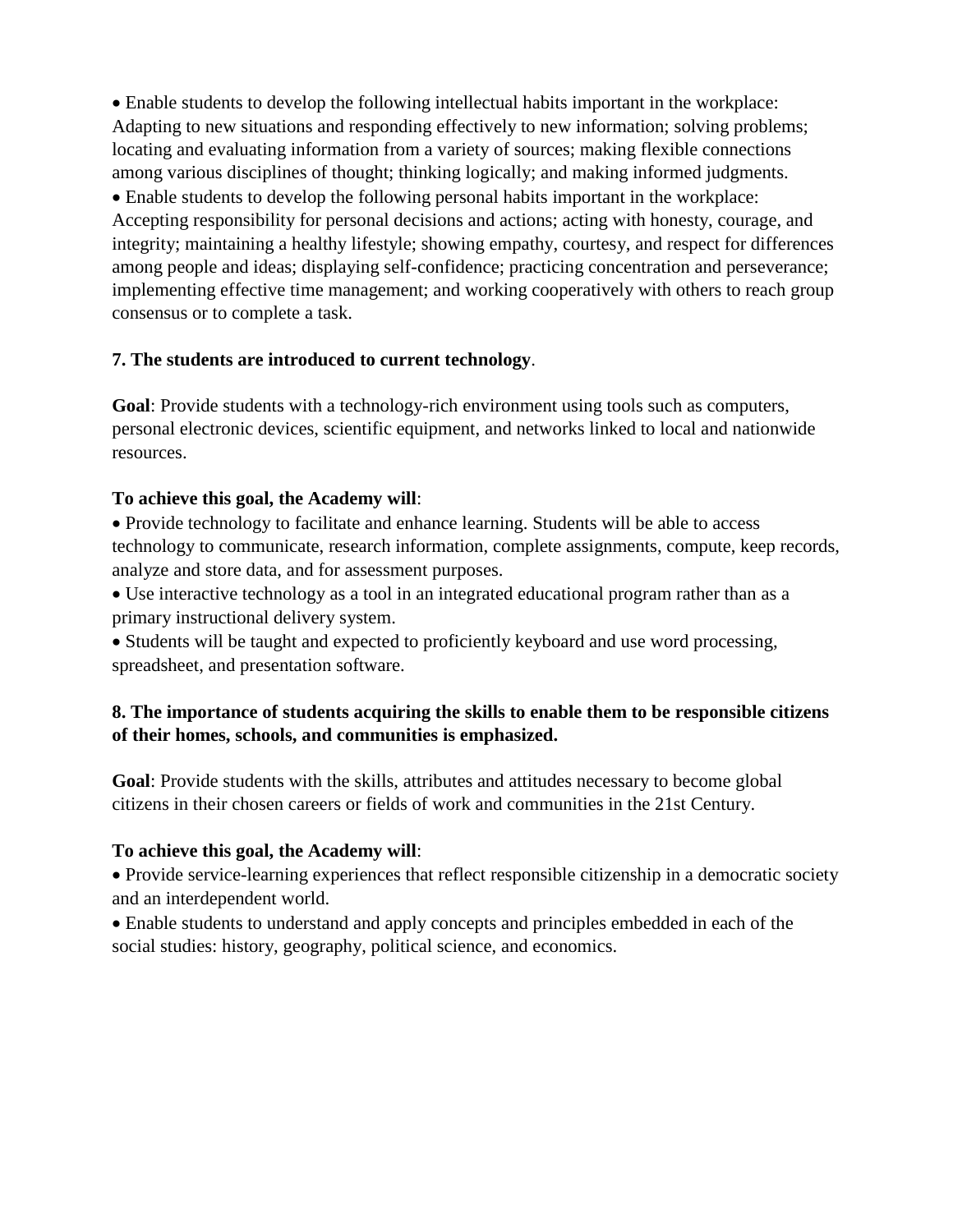# **Alturas International Academy Literacy Plan**

# Mission and Vision

Alturas International Academy promotes academic distinction, while empowering students to be principled and intellectual leaders as they explore, create, investigate, and analyze in a safe, engaged, collaborative environment that inspires them to make a genuine difference in their local and global community.

Alturas promotes a love for learning and marked academic growth among its students. Students are in multi-age/multi-grade classrooms, a structure proven to grow students from their academic level, and not just their grade level. Students have the opportunity to model and learn from their peers as they collaborate to solve real-life problems. Relationships are formed through mentoring. Classrooms are a community that supports, encourages, and discovers together. They are engaged in learning and continually challenged. Students learn in small groups at their instructional levels regardless of age or designated grade. Teachers practice diversification in the classroom by utilizing a variety of methods and tools to ensure that each student has measurable academic growth each year.

# International Baccalaureate Program

Alturas International Academy is in candidacy to become an International Baccalaureate (IB) school. International Baccalaureate (IB) is an educational philosophy that sets high standards and emphasizing creative and critical thinking. IB students are responsible for their own learning, choosing topics and devising their own projects, while teachers act more as supervisors or mentors than sources of facts. IB emphasizes research and encourages students to learn from their peers, with students actively critiquing one another's work. Beyond preparing students for critical thinking and college-level work, the full IB program calls for students to express themselves through writing, requires community service, and aims "to develop inquiring, knowledgeable and caring young people who help to create a better and more peaceful world through intercultural understanding and respect."

# Commitment to Literacy

Alturas International Academy is committed to ensuring that all of our students learn to read. A student's success in reading enhances learning in all subject areas, helps create a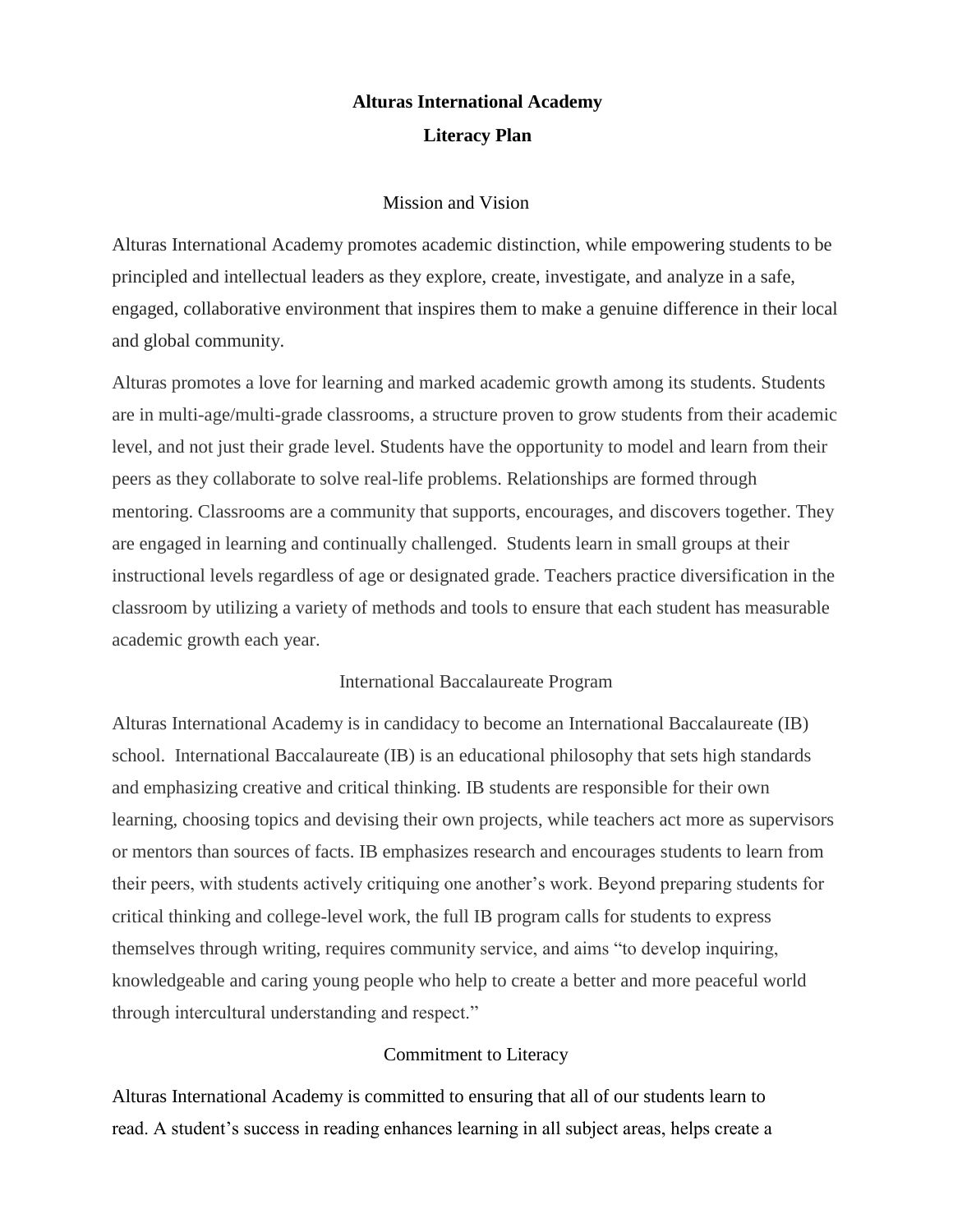love of learning, and paves the way for success in life. Teachers, school administration and parents all play an important part in a student's success in this process. Competent, caring, and committed teachers create the environment for learning to read. Teachers have the foundational knowledge about literacy and apply that knowledge with understanding and skill in their classroom each day. Administrations role is to assure that teachers have knowledge of current literacy best practices and access to the tools and resources needed to incorporate them. The administration needs to ensure high quality instruction supported by strong literacy frameworks. This includes the opportunity for mentoring and classroom interaction. Parents and caregivers play a major role in early literacy as well. Three kinds of parental involvement at home are consistently associated with higher student achievement: actively organizing and monitoring a child's time, helping with homework and discussing school matters. The earlier parent involvement begins in a child's educational process, the more powerful the effects. Positive results of parental involvement include: improved student achievement, reduced absenteeism, improved behavior, and restored confidence among parents in the children's schooling.

# Literacy Goals

The goal of the Alturas International Academy's Literacy Plan to implement the developmental, accelerated, and preventive reading program requirements that will help ensure that students can read on grade level when entering Grade 3, as indicated by the Idaho Reading Indicator (IRI) Test, and to diagnose and accelerate the reading performance of all students in all grades. The goals of the literacy plan are to enable teachers to:

- 1. Align instruction to the needs of the student.
- 2. Collaborate from class to class, grade to grade, and home to school.
- 3. Engage students and allow time on tasks that are critical to literacy development.
- 4. Teach reading in a manner which reflects research-based best teaching practices.
- 5. Assess students regularly to ensure progress toward mastering standards.
- 6. Ensure that students read fluently at grade level.
- 7. Offer appropriate intervention and remediation services as needed.
- 8. Teach strategies for reading complex content and text.
- 9. Improve performance in reading on district, state, and federally mandated tests.
- 10. Implement the writing process in the classroom, emphasizing applications and conventions.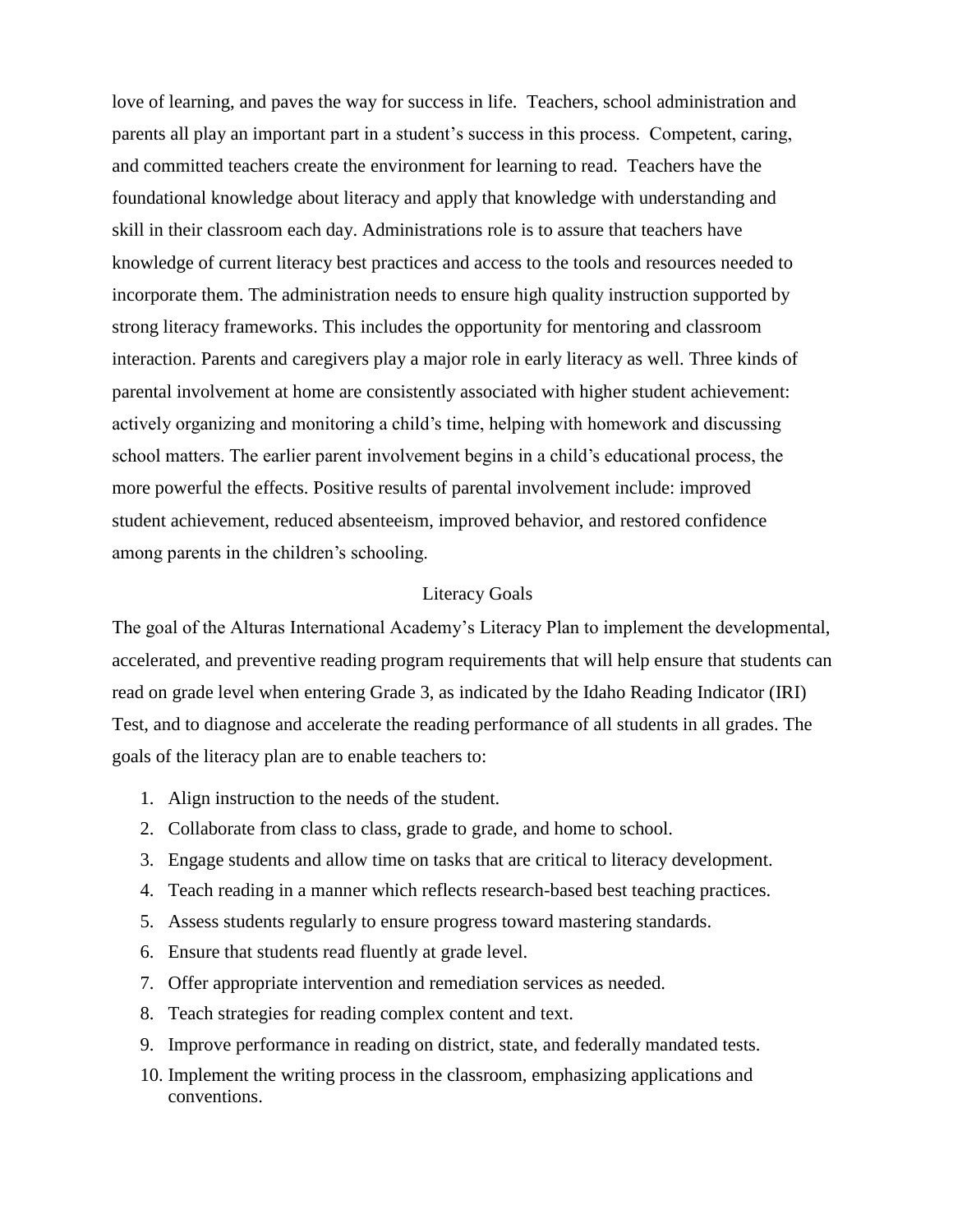Alturas International Academy's teachers and administrator collaborate on the effectiveness of curriculum and instruction on a weekly basis. The purpose of this collaboration is to provide proactive and reflective leadership around curriculum and instruction for the betterment of our students. We will create, maintain and improve the curriculum in all its forms, written and delivered. We will increase the effectiveness of instruction in every classroom. Our students will demonstrate high levels of literacy, skills and knowledge in academics and work ethic. It is through clarity, teamwork, reflection, proactivity, and integrity that a well-balanced reading curriculum will ensure our students achieve success.

# Classroom Instruction

Reading instruction is for 90 minutes every day. The curriculum is divided into handwriting, skills based adaptive learning through the use of online content, standards-based core curriculum and the accelerated reading program.

Students work in groups of approximately 6-8 students, as determined by the teacher and administration. While the primary model of learning has students working as partners, any student will also be able to rely on members of their instructional group for support. Students will be taught to be responsible for the well-being and success of everyone in their group.

Teachers prepare lessons to be delivered to the entire level group, after which students will work with their partners to complete assignments pertaining to the lessons. A given group may have only two or three teacher -presented lessons per week; the rest of the time will be spent working independently, with support from the teacher.

# Testing and Assessment

Standardized testing, while not a complete measure of a student's character or abilities, is an important part of tracking both student progress, and our progress as a school. Test data is reviewed by various groups of Alturas stakeholders, and used as a basis for various determinations that affect many aspects of the school. Therefore, it is important to set a positive, balanced climate and expectations for testing.

Alturas International Academy administers the following standardized tests:

# *STAR: Standardized Test for the Assessment of Reading*

The testing system is used to measure current levels for student achievement in reading and math. Teachers administer STAR tests every six weeks. Results are sent home to parents. Many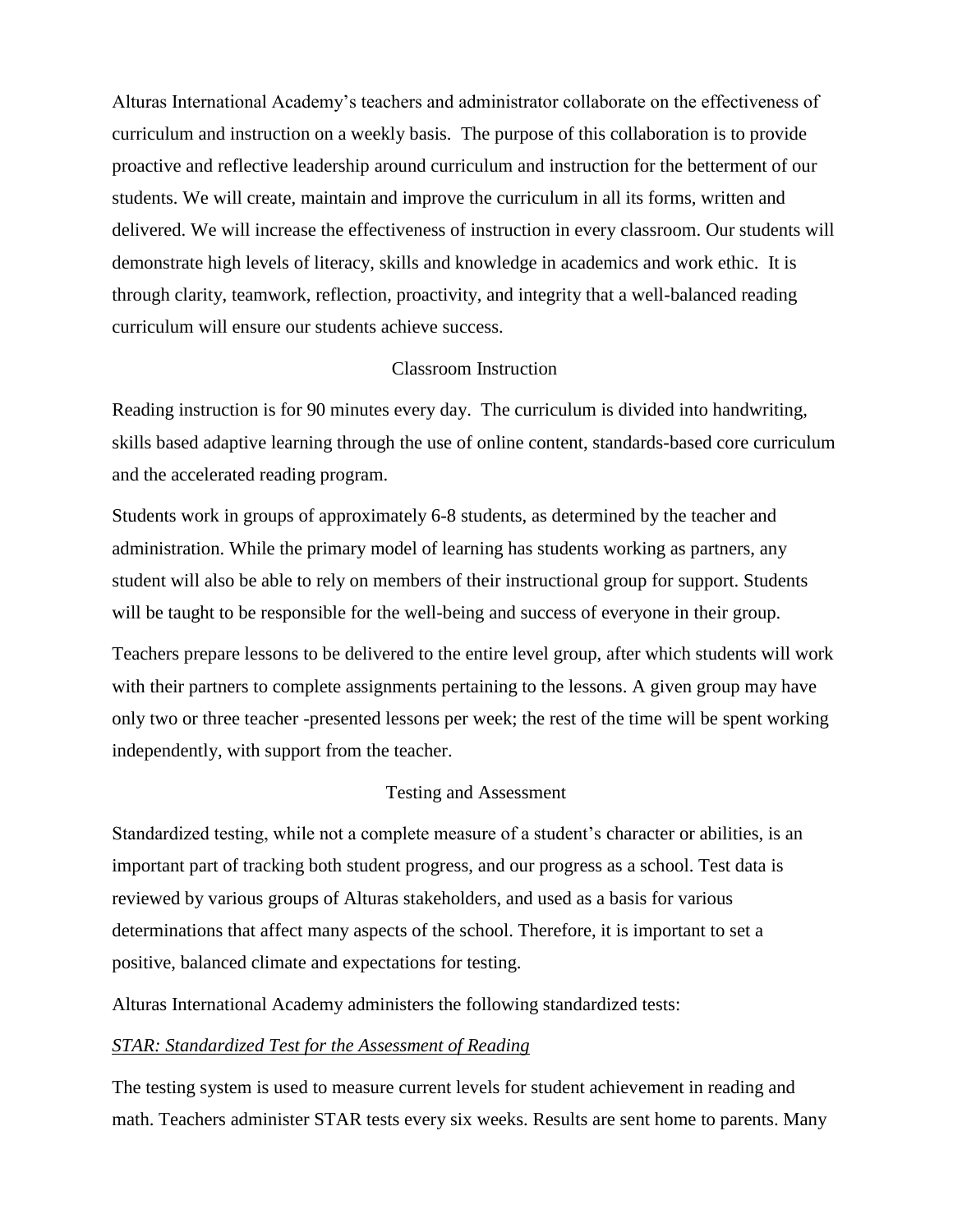teachers also maintain an ongoing STAR score chart for each student, that can serve as a basis for student-teacher collaboration and goal setting.

# *MAPS: Measures of Academic Progress*

The testing system used by Alturas to measure student growth. MAP testing is administered twice each year.

# *ISAT: Idaho Standards Achievement Test*

Each year, students in grades 3-8 and once in high school take the Idaho Standards Achievement Test (ISAT) to determine whether they have achieved the standards for their grade level in English Language Arts/Literacy and Mathematics. The ISAT is administered during the last 8 weeks of the school year.

# Special Learner Groups

Special learner groups include students who participate in special education, gifted education and advanced learners and English Language Learners. Each group will participate in the same instruction as all other students.

The Director of Special Education and the School Counselor will coordinate with school personnel to ensure that special needs students will receive services in reading, writing and language according to their Individual Education Plans. In addition, administrators, teachers and support staff will collaborate to maximize impact of services and resources available for special needs students.

Students are taught at instructional level, not grade level. Curriculum will be accelerated and enriched as needed for advanced students. Modification will be made through curriculum units, lesson plans, pacing and acceptable evidence of learning.

English Language Learners services are available to students in need.

# Family Engagement

Family involvement has been shown time and again to be key to developing successful readers, writers, and learners. Communication with parents is frequent. A weekly group email is sent to parents with schedule information, general news about the class, reminders

Alturas International Academy holds three project presentation nights as part of the curriculum. These are important for a number of reasons: it allows students to demonstrate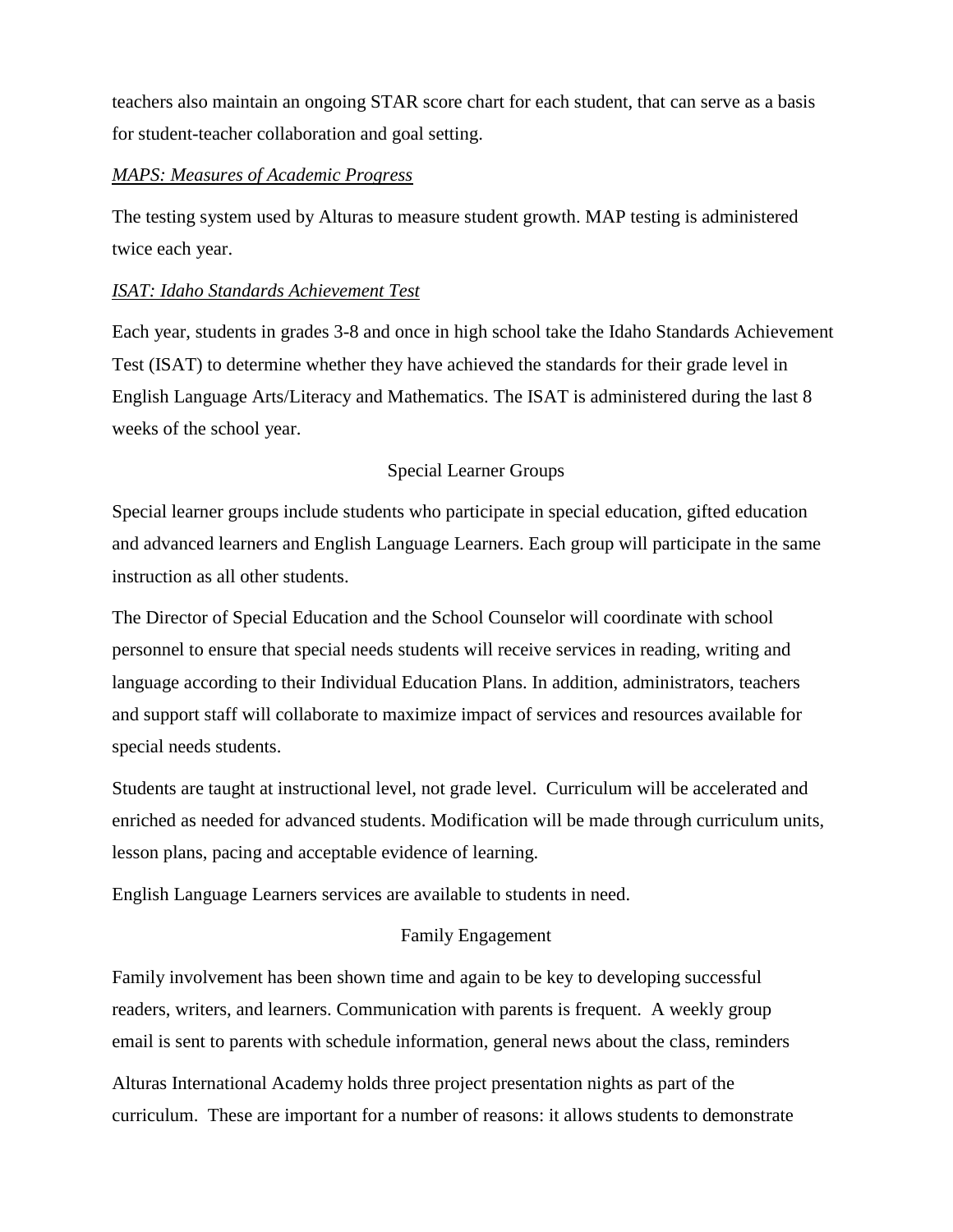and present what they have learned; it helps develop public speaking and presentation skills; and it builds community as students and parents share the evening.

# Professional Development

The teaching staff and administrators of Alturas International Academy are continually attending in-person trainings, online webinars, classes and given mentoring opportunities so that they are implementing current best practices in the classroom.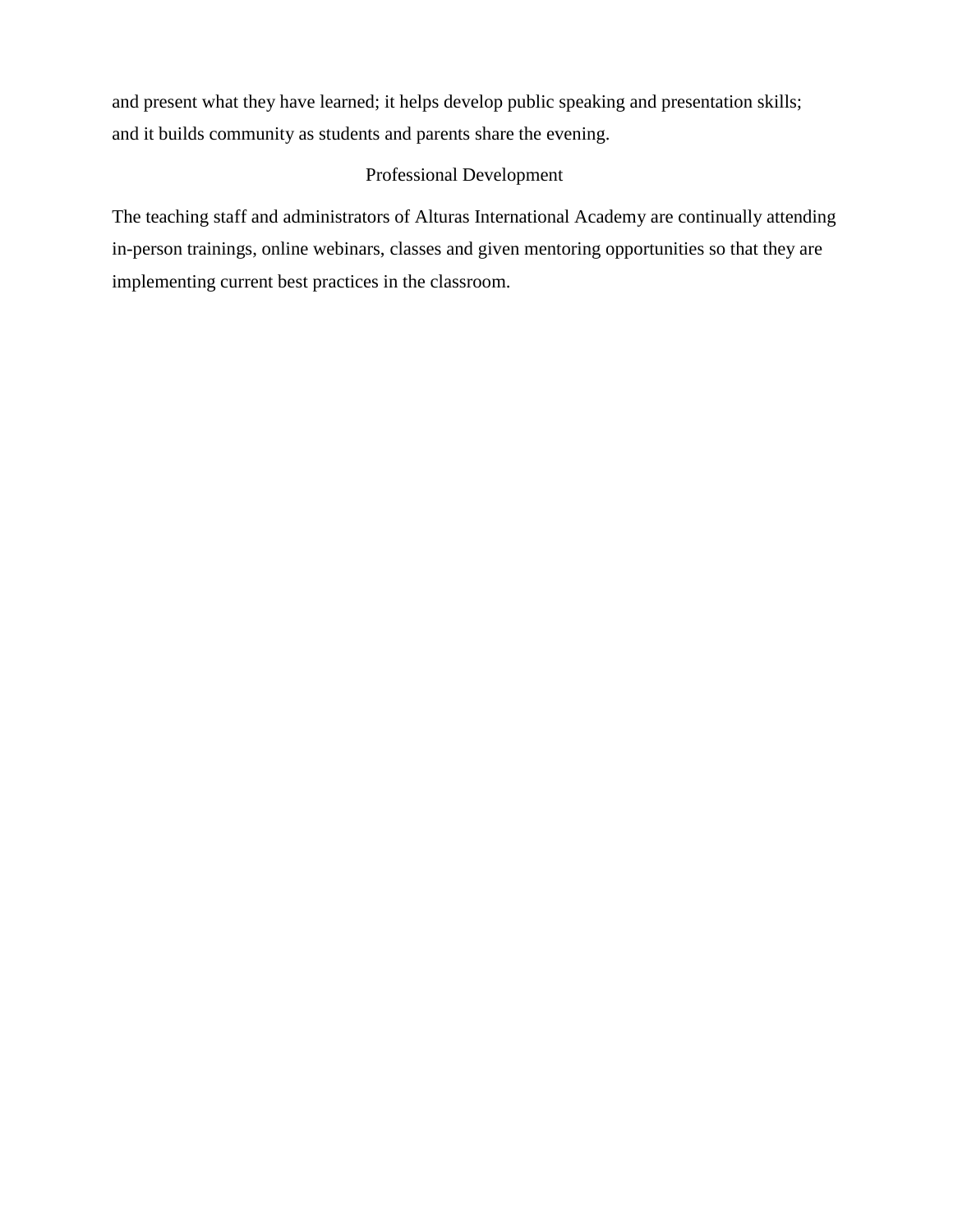# **COLLEGE AND CAREER ADVISING AND MENTORING PLAN (2018-2019)**

Pursuant to Idaho Code §33-1212A your school district/charter school must have a College and Career Advising and Mentoring Plan, plans must be submitted to the State Board of Education and the effectiveness of your plan must be reported annually. College and Career Advising and Mentoring Plan (Plan) must be submitted by October  $1<sup>st</sup>$  of each year by emailing the plan to [mailto:Plans@osbe.idaho.gov.](mailto:Plans@osbe.idaho.gov)

Plans may be submitted as a:

- Consolidated plan combined with your school district Continuous Improvement Plan (incorporated within the plan or as an appendix to the plan) – When combining plans the consolidated plan must meet all of the requirements of each of the plans; or
- $\triangleright$  Standalone College and Career Advising and Mentoring plan

Pursuant to Idaho Code §33-1212A, school districts and charter schools:

- $\triangleright$  May employ non-certificated staff to serve in the role of college and career advisors and student mentors.
- $\triangleright$  Appropriate alternative forms of advising and mentoring must be research-based and may include the following:
	- 1. High contact programs such as:
		- a. Near peer or college student mentors; and
		- b. Counselor, teacher or paraprofessional as advisor or mentor;
	- 2. Collaborative programs such as:
		- a. Student ambassadors; and
		- b. Cooperative agreements with other school districts or postsecondary institutions; and
	- 3. Virtual coach or mentor programs
- $\triangleright$  Must provide professional development in the area of college and career advising to all staff serving in the role of student mentors or advisors. All individuals providing services in the role of a college and career advisor must have a basic level of training or experience in the area of advising or mentoring to provide such services.
- $\triangleright$  Must notify parents or guardians of all students in grades 8 through 12 of the availability of college and career advising provided by the district and how to access such services.
- $\triangleright$  Must report annually on the effectiveness of their college and career advising programs as part of their annual continuous improvement plan.

Pursuant to Idaho Administrative Code, IDAPA 08.02.02.801, the following metrics must be included as part of the College and Career Advising and Mentoring Plans:

- $\triangleright$  Percent of learning plans reviewed annually by grade level in grades 9 through 12
- $\triangleright$  Number and percent of students who go on to some form of postsecondary education one and two years after graduation (this information may be obtained from the State Board of Education Office)
- $\triangleright$  Number of students graduating high school with a career technical certificate or an associate's degree.
- $\triangleright$  One or more additional metrics chosen by the school district or charter school to determine the effectiveness of the College and Career Advising and Mentoring plan